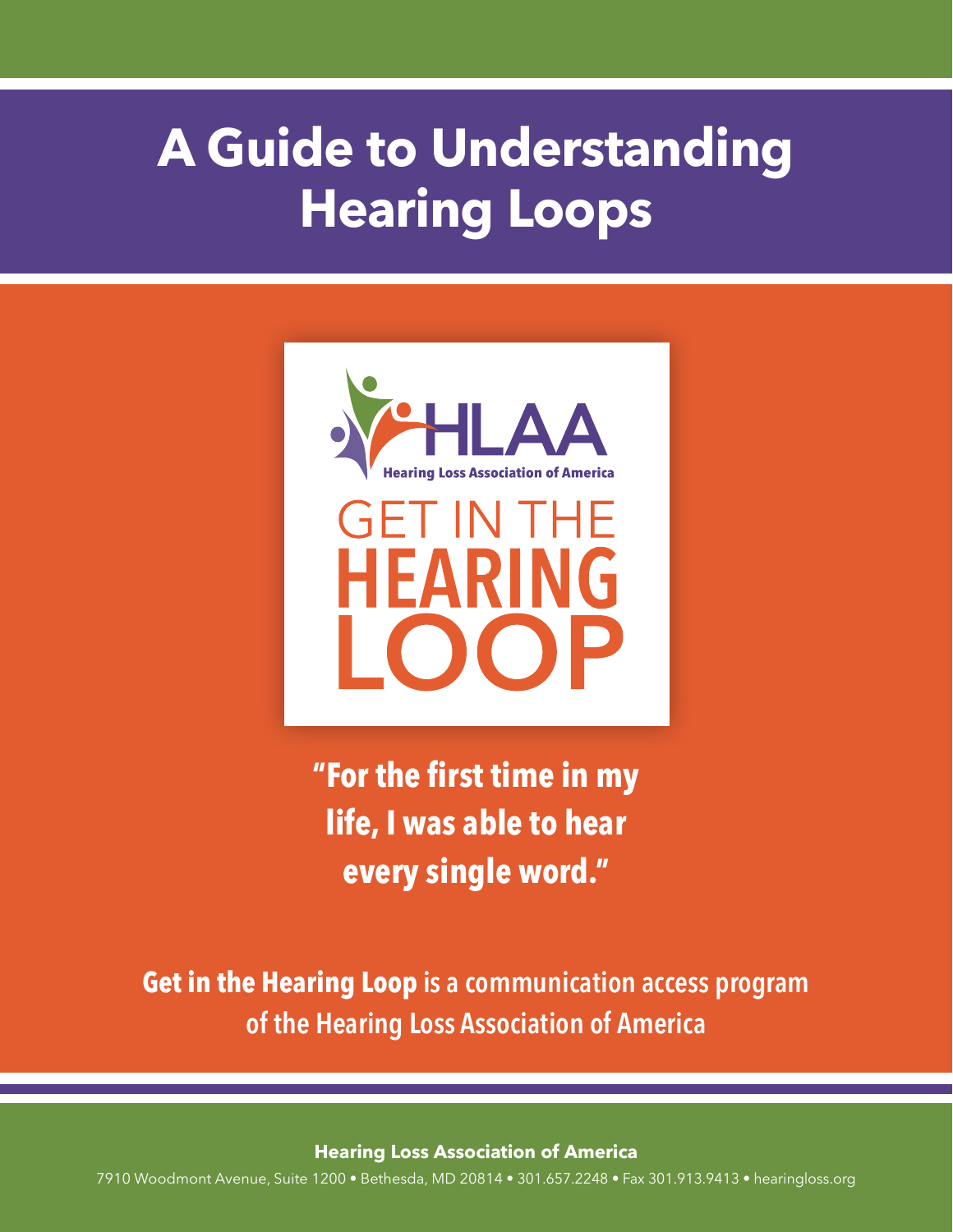

*We dream of a world where people with hearing loss can thrive each day with communication access, full inclusion, and equal participation in all aspects of life, everywhere they go.*

*Through education, advocacy, and consultation services, the Get in the Hearing Loop (GITHL) program has laid the groundwork for a national movement of loop enthusiasts who are promoting communication access and compliance with the Americans with Disabilities Act (ADA), one hearing loop at a time.* 

#### **How Do Hearing Loops Work?**

Hearing loops, or induction loops, are a type of assistive listening system (ALS) that transmit sound directly to a listener's telecoil-enabled hearing aids or cochlear implants for improved clarity and understanding. Hearing loops deliver intelligible, distortion-free speech and sound in environments where distance, ambient noise, and challenging acoustics otherwise make



listening and understanding with hearing aids and cochlear implants virtually impossible.

Technically known as audio frequency induction loop systems (AFILS), hearing loops consist of a special amplifier and a copper wire that transmits sound via a magnetic field. Any hearing device with a manually

accessible telecoil becomes a wireless receiver in the hearing loop. Hearing loops work in any size venue or location, from a large auditorium to a taxi or an elevator.

## **The Telecoil Imperative**

Telecoils provide many people with hearing loss what wheelchair ramps provide people with mobility challenges—access. Telecoils are an essential gateway to hearing aid compatible assistive listening for most people with hearing aids and cochlear implants. Telecoils receive the magnetic sound signal from a hearing loop and also enable listening via infrared (IR) and FM systems signals with the use of a neckloop.

Most hearing aid models—more than 70 percent either come with a telecoil or offer it as an option (all cochlear implant processors made today have a telecoil). When buying a hearing aid, consumers should always ask that a telecoil be included and also that the audiologist or dispenser activates the telecoil program at the time of fitting. The consumer should also master the simple procedure for turning on the correct hearing aid or cochlear implant program to use the telecoil when needed.

#### **Hearing Loop Access for People without a Hearing Aid or Telecoil**

Hearing loop systems serve most people with hearing loss who wish to improve their ability to understand speech and sounds. As with FM and IR systems, hearing loops also offer accessibility via portable receivers and headphones.

#### **Hearing Loops Are a Top Choice for Hearing Access**

Hearing loops are the most user-friendly of the assistive listening options and the first choice for many people, offering benefits for individuals and venues alike.

For individuals with hearing loss, hearing loops provide:

- easy, immediate and discreet communication access;
- universal hearing aid compatibility;
- opportunities for greater participation and inclusion in the community.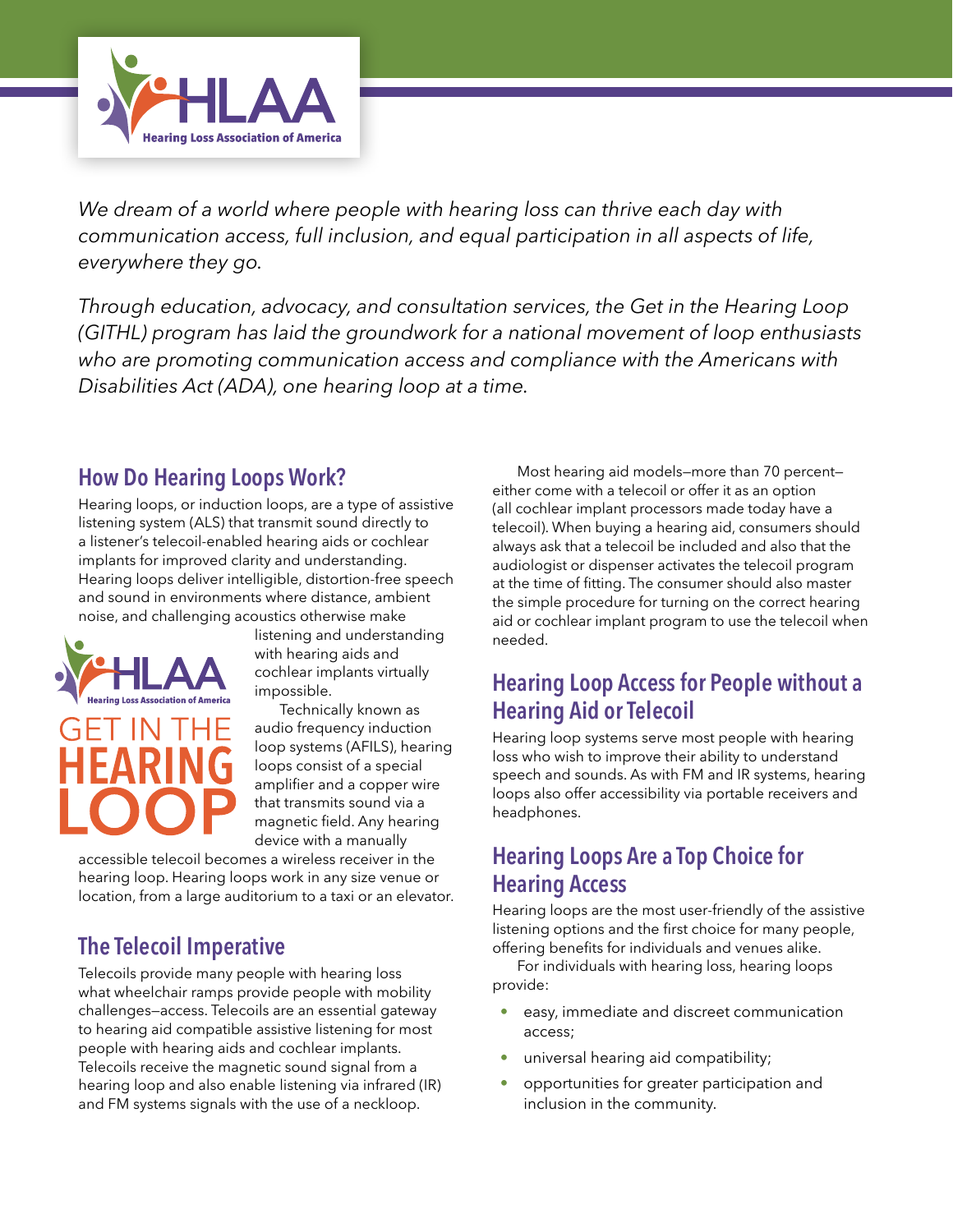### **Hearing loops also offer significant advantages for venues:**

- **Cost Effective:** Compared to other systems, a hearing loop will save money for a venue through reduced staff time, maintenance and equipment costs.
- **Instant Access:** Only a hearing loop assistive listening system (ALS) will allow a significant number of people with hearing loss to access the system without the need to borrow and return venue-provided equipment.
- **ADA Compliant:** Hearing loops are the only ALS that can meet the Americans with Disabilities Act (ADA) mandate for hearing aid compatibility without the need to borrow and return venue-provided equipment.
- **Universally Accessible:** Hearing loops are the universally-accepted international standard for hearing access.



*Hearing loop systems provide better communication access by transmitting sound directly to telecoil-equipped hearing aids, cochlear implants or other assistive listening devices. (Graphic courtesy of OTOjOY)*